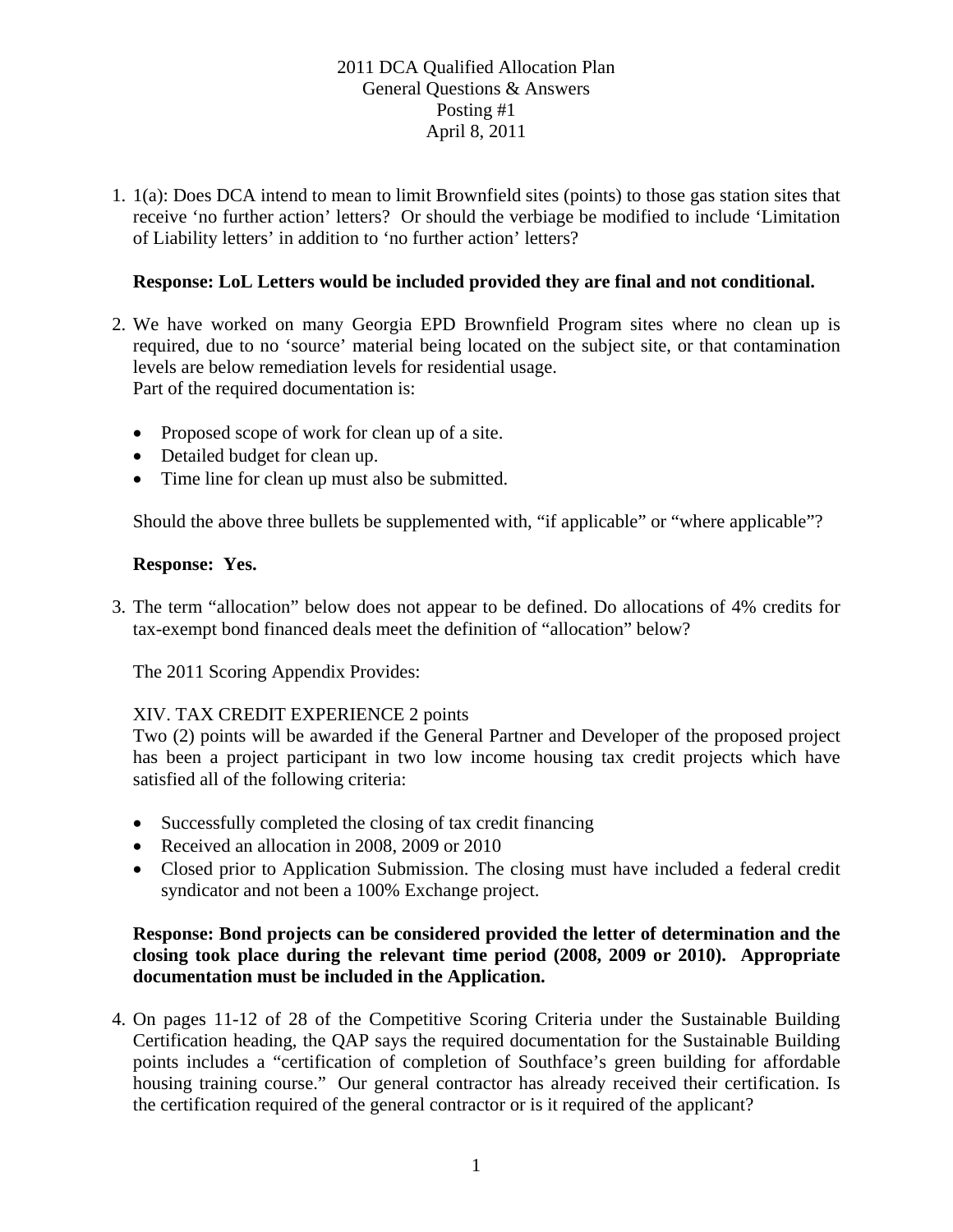**Response: A member of the owner/developer's team (who is under contract at this time of the application submission) is required to obtain a certification in this training course in order to claim points for the Sustainable Building category.** 

5. Is the Home consent due May 12th and not April 1st as stated in the QAP?

### **Response: All Pre-Applications/Pre-Determinations including the HOME Loan Application are due May 12, 2011 by 4PM.**

6. If nothing has changed with a non-profit and we can write a letter explaining that fact, do we have to have an opinion letter from an attorney if we turned one in last year?

**Response: The Applicant in this case is not required to submit an updated opinion letter, but is required to submit the previously submitted opinion letter along with documentation that the non-profit's bylaws have not changed since the legal opinion was issued (see Threshold p. 36 of 41).**

7. To be eligible for the additional points for non-profit ownership how much ownership does the non-profit need. 100% ownership of the General Partnership OR 51% as stated to be qualified non-profit set-aside?

**Response: A qualified nonprofit organization(s) must wholly own the general partner's interest in order to be eligible for nonprofit points. In order to be eligible for the nonprofit set-aside, the qualified nonprofit(s) must own at least 51% of the general partner's interest.**

8. On page 15 of 28 in Appendix II, under Phased Developments, it states that three points will be awarded if the proposed project is part of a phased development in which one or more phases received an allocation of 9% tax credits within the past 3 funding rounds and at least one phase has commenced construction per that allocation. Please explain how DCA defines "commenced construction".

#### **Response: Commencement of construction occurs when financing has closed, permits have been issued and physical onsite evidence of construction exists.**

9. On page 20 of 28 in Appendix II, under Tax Credit Experience, are two points given if both the General Partner and the Developer each have two projects where they have been a project participant on projects that satisfy the listed criteria? Or, will the points be awarded if between the developer and general partner, there are at least two projects that satisfy the listed criteria?

## **Response: If the General Partner and the Developer are different, each must have two projects that satisfy the listed criteria.**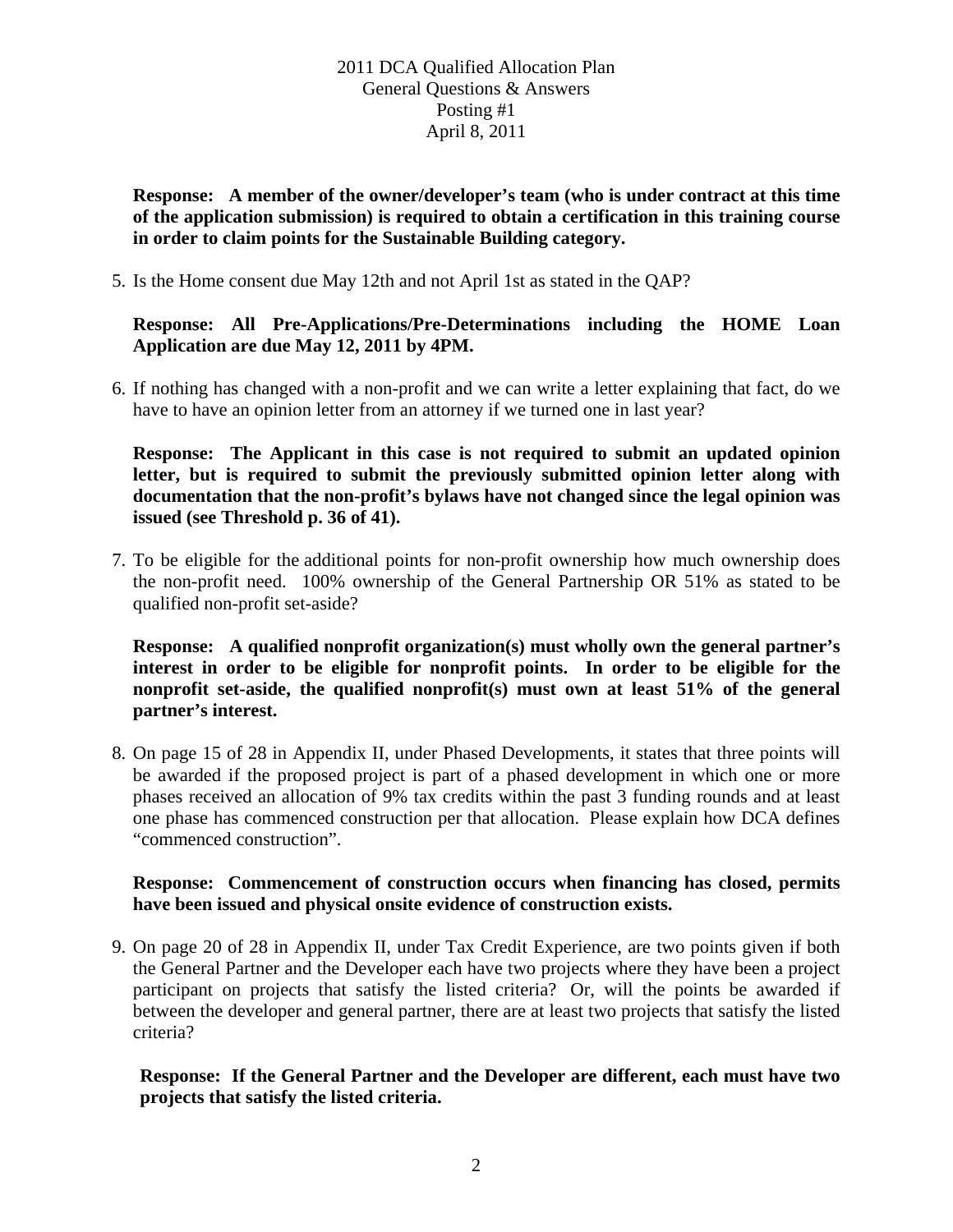10. For the Bonus Desirable Sites points, page 7 of 28 in Appendix II, will a Target and a grocery store that are within the same shopping center, meet the intent of this point scoring item?

#### **Response: A Target and grocery store that anchor the same shopping center would be eligible for bonus points.**

11. Will DCA require audited financial statements for each participant of the project participant team?

**Response: Yes, please refer to the 2011 Performance Workbook instructions on the website for a complete list of required documents.** 

12. Will applications receive the 3 points for Compliance with DCA Web-Based MITAS System Requirements if they entered the limited data from their 2010 allocation by the February 1, 2011 deadline?

#### **Response: An applicant's obligation to enter data commences when the first unit is occupied by a tenant.**

13. What is the required documentation that DCA needs in order to pre-determine project team qualifications?

### **Response: All of the documentation (including directions) is in the 2011 Performance Workbook posted on the DCA website.**

14. If an applicant has no GA LIHTC projects, will they still be eligible for the 3 MITAS points?

**Response: An applicant that has no GA properties that were placed in service prior to 02/01/11 would be considered to be in compliance with the MITAS system since there was no tenant data (as required by HERA) to submit and be eligible for the three (3) points.** 

15. If an applicant is able to secure \$1,000,000 in AHP funds, will 2 points be awarded?

**Response: No. A loan received from the Federal Home Loan Bank Affordable Housing Program will qualify for 1 point per application with a minimum loan amount of \$500,000. Please refer to Section A of the Leveraging Resources Scoring Criteria (2011 QAP Scoring Page 21 and 22 of 28).** 

16. If a developer was working to partner or acquire an existing property with no assumption of existing debt, would that developer be required to submit any of the required documentation per Appendix I – Threshold Criteria; (j) Assumption of Debt page 5 of 41?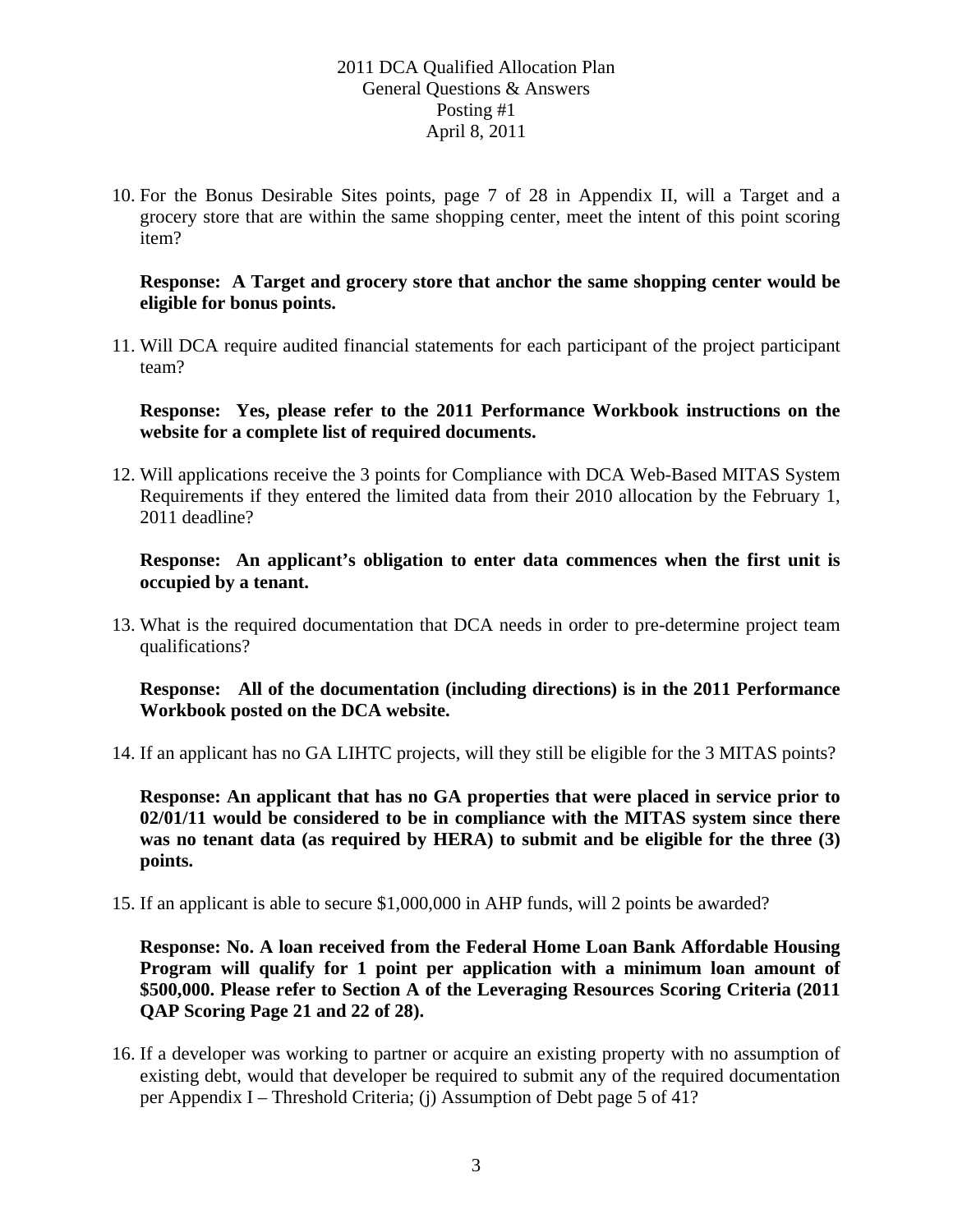**Response: No. The documentation that you reference is only required to substantiate an assumed loan and stated terms as listed in the Source of Funds. If an assumed loan is not a Source of Funds, this documentation would not be required. Note that if there is an identity of interest between the buyer and the seller, DCA would require confirmation of the balance of existing debt on the project.** 

17. Will an appraisal be required for an existing property that does not have an Identity of Interest?

**Response: For all projects awarded HOME Loans, DCA will commission an appraisal prepared in accordance with DCA policies. Tax credit only deals with no identity of interest are not required to submit an appraisal at application, but DCA reserves the right to require any tax credit project to submit an appraisal on or before closing. Refer to QAP Threshold 12 & 13 of 41**

18. "Qualified nonprofit" is defined on page 36 of 41 of Appendix I as a corporation where 100% of the stock of such corporation is held by one or more qualified nonprofit organizations at all times during the period such corporation is in existence.

We utilized this definition when interpreting the nonprofit scoring item on page 19 of 28 in Appendix II. Our understanding is that to get the two or three points in this scoring item, the general partnership of the project must be composed of a 100% qualified nonprofit, meaning the nonprofit member of the GP is a corporation that meets the definition above. The language in this scoring section does not limit the general partnership to one entity, but does state that the nonprofit, as a component of the GP, must be 100% qualified.

We would like DCA to clarify this issue because at the QAP workshop, a question was asked regarding what the structure of the general partnership should look like to get these points. We are unclear as to how the language in this scoring section limits the makeup of the general partnership to only one entity. In addition, what percentage of the general partnership must the nonprofit entity be assuming the application is submitted outside of the nonprofit set aside where the 51% would not apply?

**Response: A qualified nonprofit is defined as a 501 (c)(3) or 501(c)(4) organization, which is not affiliated with or controlled by a for-profit organization and has included the fostering of low income housing as one of its tax-exempt purposes. To be eligible for 2 or 3 points under the Nonprofit scoring category, 100% of the general partnership of the proposed project must be composed of a 100% qualified nonprofit organization or a partnership of 100% qualified nonprofit organizations, where each of the composite 100% qualified nonprofits meets the requisite # of projects (at least 5 or 2) for ownership and development as stated in the QAP, page 19 of 28. The project must also qualify for the nonprofit set aside.**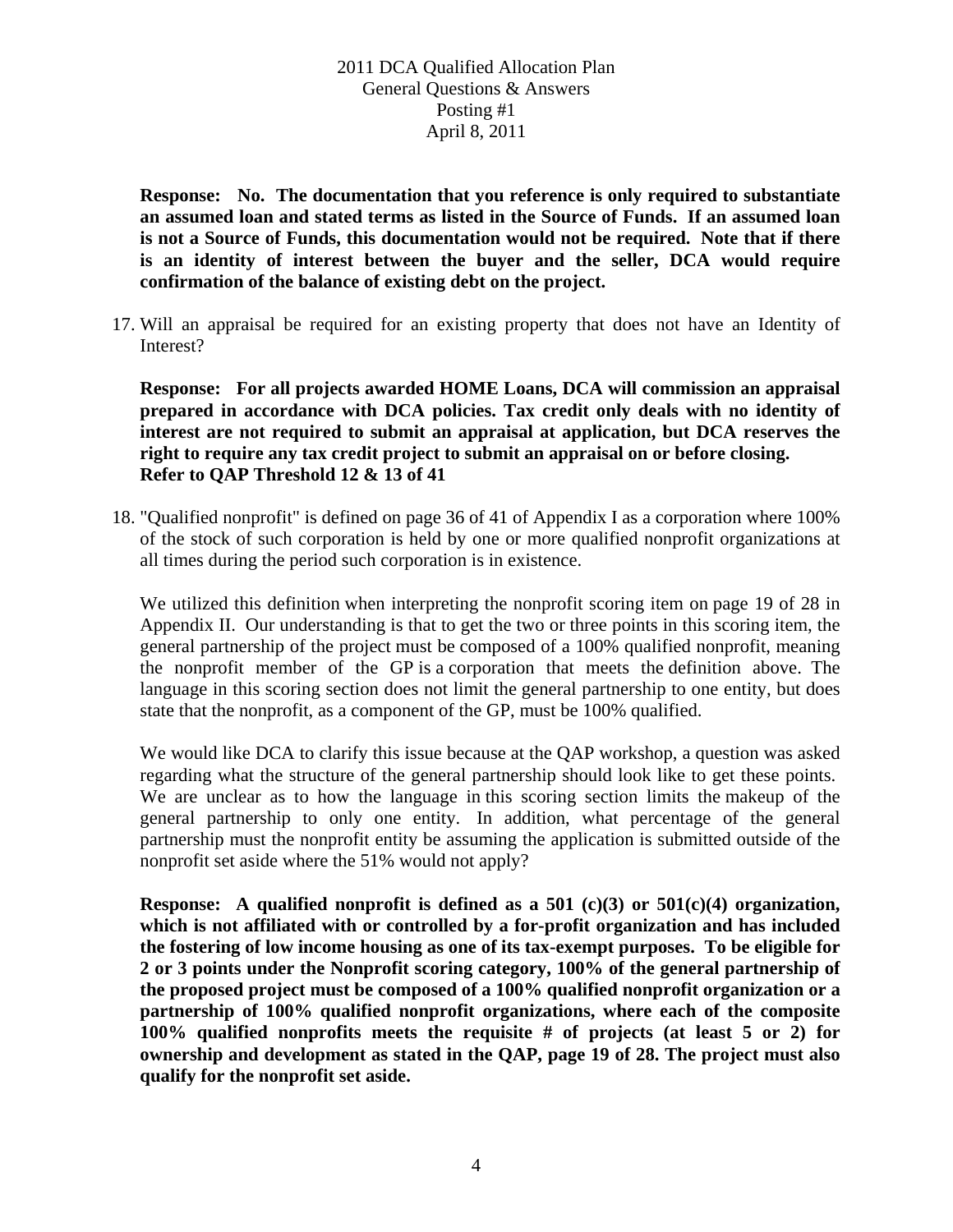19. Under Section XIII of Competitive Scoring Criteria, projects which have a qualifying Non-Profit serving as a 100% General Partner can get 2 pts or 3 pts, if they are eligible and apply for the nonprofit set-aside. This presents a virtually insurmountable scoring disadvantage to for-profit sponsors, who do not partner with a well-experienced nonprofit. However, in order to qualify for the nonprofit set-aside, Section XXI of the Threshold Criteria seems to indicate that a project cannot qualify for the nonprofit set-aside unless the nonprofit receives a Developer Fee equal in percentage to its percentage of ownership interest. Since a nonprofit is required to have 100% GP interest in order to receive points under Section XIII, this Threshold Criteria seems to require that a nonprofit GP must either receive 100% of the Developer Fee, or not participate as a Developer in the project at all. If this is a correct interpretation, a for-profit could not develop a project with a nonprofit GP unless either the nonprofit GP or the for-profit Developer is willing to take a 0% Developer Fee. Is this a correct interpretation of DCA's intent for the 2011 round of applications?

### **Response: Yes. The point advantage under Section XIII is intended for 100% non profit project teams.**

20. RE: 2011 QAP Scoring FINAL

III. Desirable and Undesirable Characteristics B. Bonus Desirable Points <<.Traditional town square, county courthouse, or city hall for non metro projects>>

We are working on a site adjoining a traditional town square in a town with a population of 15,500. However, the town lies within the vast geographical region of the Atlanta MSA. Can we indeed deem this a 'non metro' for this section?

### **Response: "Non Metro" areas are the same as Rural areas and must be located outside of a Metropolitan Statistical Area (MSA).**

21. RE: 2011 QAP Core Final, Section 7, Policies, A. DCA Underwriting Guidelines, page 24 of 58 includes this provision:

<<Notwithstanding anything contained herein to the contrary, the Developer Fee will be limited to a maximum of \$1,800,000.>>

Does this limit apply to Bond-financed Transactions?

COMMENT: This limit effectively precludes Bond Transactions with 4% LIHTC. This is due to the fact that bond transactions require larger project size (more than 125 affordable units) to efficiently amortize the Costs of Issuance. Developer Fees pursuant to IRC Section 42 is a "good cost" that helps make the bond financing feasible.

JOBS NOW: Bond-financed Transactions with Tax Credit Equity may otherwise be feasible for the first time in 4 years. The transactions could create thousands jobs in Georgia starting in 2011.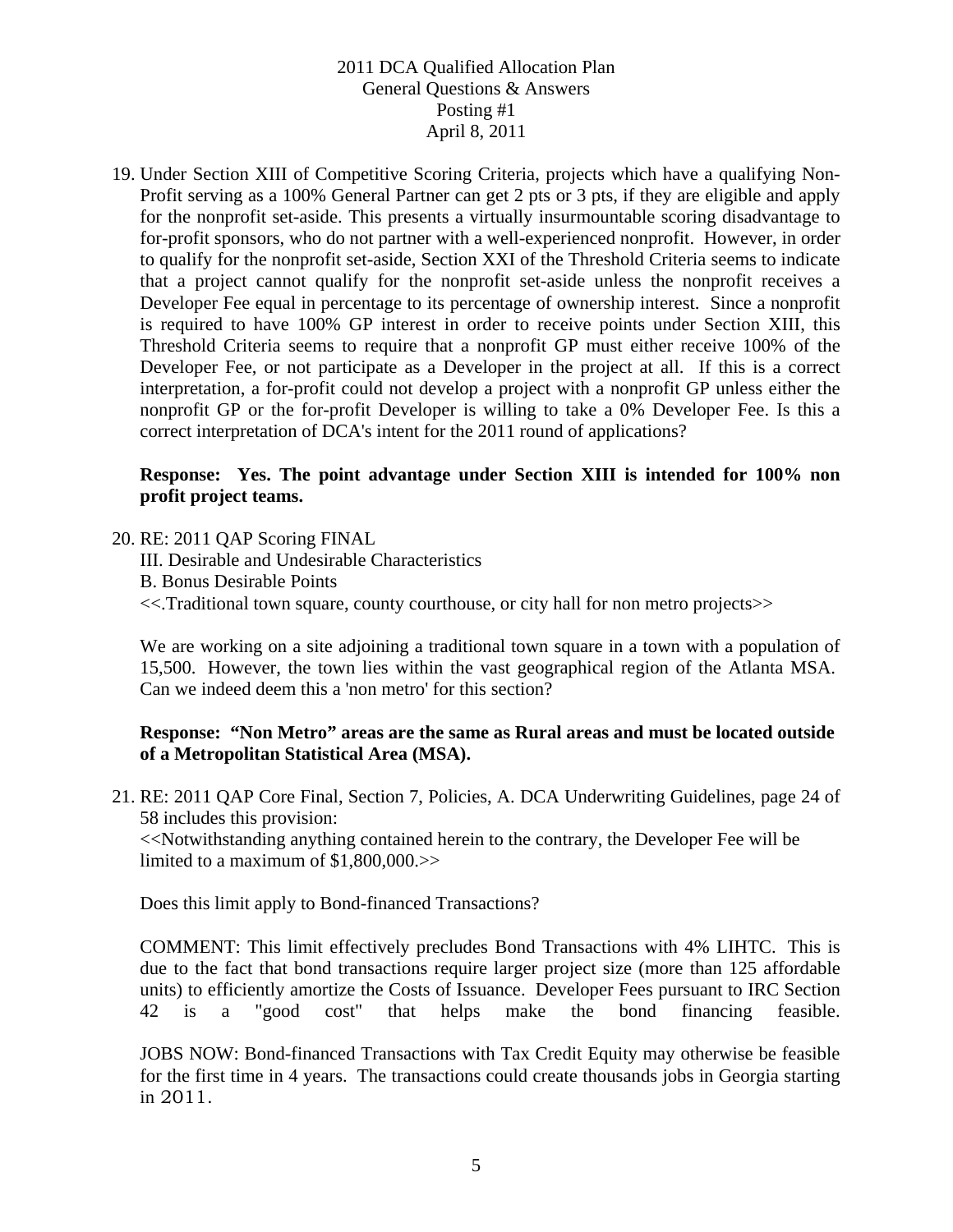**Response: Yes, the \$1.8 million developer fee maximum applies to any tax credit application submitted in accordance with the 2011 QAP, whether it is a 9% credit or "4% credit"/ tax-exempt bond financed project.**

22. Regarding the section below, is uncured defined as work that is not completed and does not include a plan of action or work that is not completed but a plan of action has been submitted?

c. Failure to Maintain Property in accordance with tax credit, HOME, FDIC or DCA requirements.

**Response: Uncured physical non compliance is compliance that was not corrected by the DCA assigned cure date and for which an 8823 remains open. Points will not be deducted if DCA approved an extension of the original cure date only if the cure was completed with the IRS mandated correction period.** 

23. Regarding the section below, does this pertain to audits conducted before 5/1/11 regardless of a findings letter being received or just audits that have been conducted, with a findings letter received and a response date of 5/1/11 or prior?

#### 2. Relevant Time Period

All funding program reviews/audits from 2006, 2007, 2008, 2009, 2010 through May 1, 2011 will be considered for point deductions in the following areas:

### **Response: Audits that had a cure response due to DCA on or before April 1, 2011 will be considered for points deductions.**

24. In the Performance Workbook, the tab for MultiState Release, are all projects that are managed by the management company listed or only those that are managed for this particular owner listed?

Also, the MultiState Release is to be filled out for every state that we manage properties in, correct?

### **Response: No. The multistate release only needs to be completed by the Project Team (Owner and Developer).**

25. If I do not plan on submitting a project in the 2011 round, can I still submit my request to be determined to be experienced?

#### **Response: No. Project Team approvals are made on a project basis.**